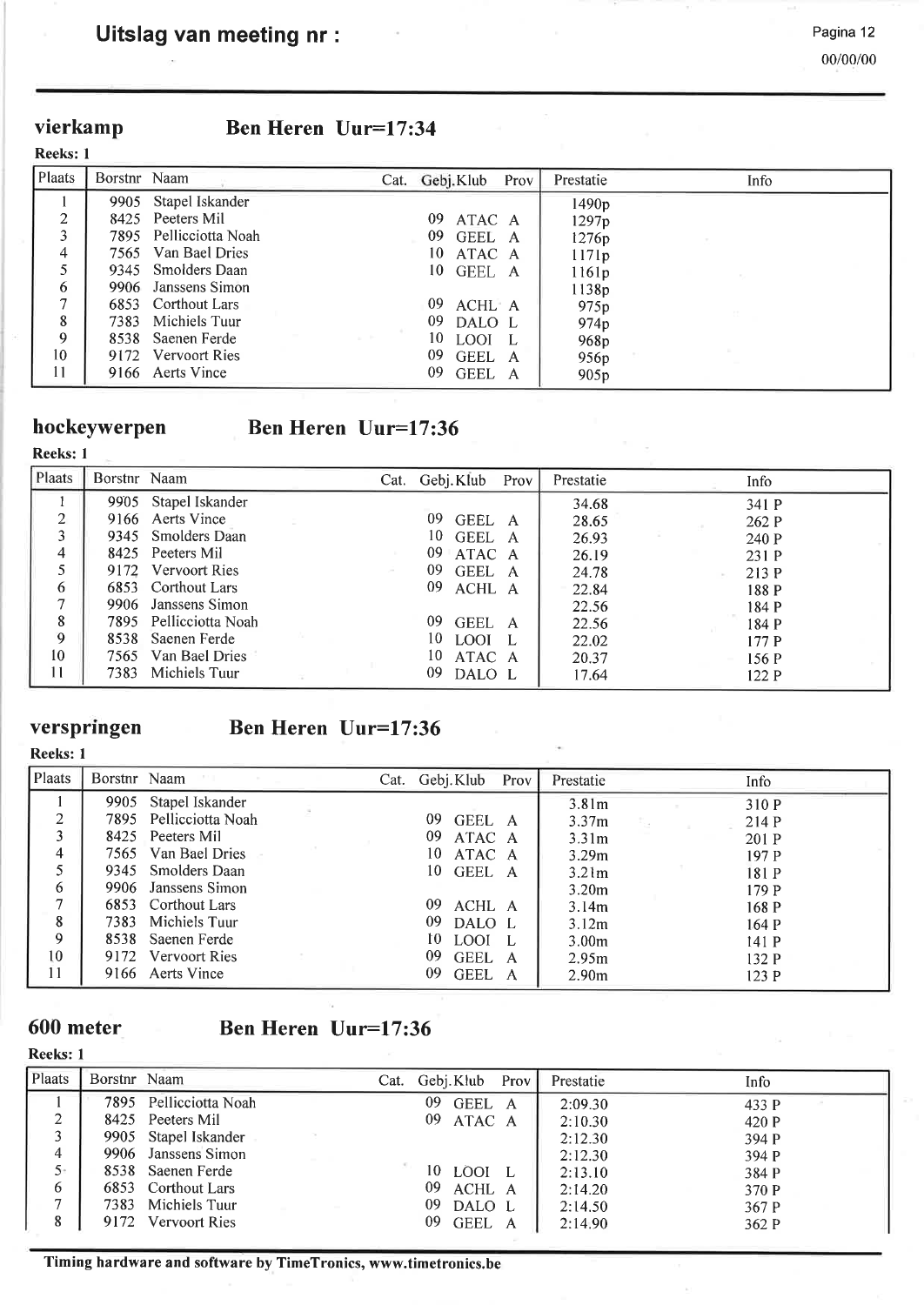Pagina 13

00/00/00

|    | 9345 Smolders Daan  |  | 10<br>GEEL A | 2:15.10 | 359 P |
|----|---------------------|--|--------------|---------|-------|
| 10 | 7565 Van Bael Dries |  | 10 ATAC A    | 2:19.80 | 304 P |
|    | 9166 Aerts Vince    |  | 09<br>GEEL   | 2:26.20 | 236 P |

### 60 meter

## Ben Heren Uur=17:36

#### Reeks: <sup>1</sup>

| Plaats | Borstnr Naam |                      | Cat. Gebj. Klub Prov | Prestatie | Info  |
|--------|--------------|----------------------|----------------------|-----------|-------|
|        |              | 7565 Van Bael Dries  | 10 ATAC A            | 9.60      | 514 P |
|        |              | 9905 Stapel Iskander |                      | 9.90      | 445 P |
|        |              | 8425 Peeters Mil     | 09<br>ATAC A         | 9.90      | 445 P |
|        |              | 9345 Smolders Daan   | 10 GEEL A            | 10.20     | 381 P |
|        |              | 9906 Janssens Simon  |                      | 10.20     | 381 P |
|        |              | 8538 Saenen Ferde    | 10 LOOI              | 10.80     | 266 P |

#### Reeks:2

| Plaats | Borstnr Naam |                        | Cat. | Gebj. Klub   | Prov | Prestatie | Info  |
|--------|--------------|------------------------|------|--------------|------|-----------|-------|
|        |              | 7895 Pellicciotta Noah |      | 09<br>GEEL A |      | 9.90      | 445 P |
|        |              | 7383 Michiels Tuur     |      | 09 DALO L    |      | 10.50     | 321 P |
|        |              | 9166 Aerts Vince       |      | 09 GEEL A    |      | 10.70     | 284 P |
|        |              | 6853 Corthout Lars     |      | 09 ACHL A    |      | 10.90     | 249 P |
|        |              | 9172 Vervoort Ries     |      | $09$ GEEL A  |      | 10.90     | 249 P |

#### vierkamp Pup Heren Uur=17:34

#### Reeks: I

| Reeks: 1 |              |                       |      |                |                   |      |
|----------|--------------|-----------------------|------|----------------|-------------------|------|
| Plaats   | Borstnr Naam |                       | Cat. | Gebj.Klub Prov | Prestatie         | Info |
|          |              | 1116 Julliams Tiemen  |      | 07<br>GEEL A   | 1923p             |      |
| ↑        |              | 2169 Geudens Lukas    |      | 07<br>GEEL A   | 1901 <sub>p</sub> |      |
| 3        |              | 567 Michiels Pieter   |      | 07<br>DALO L   | 1812p             |      |
| 4        |              | 1033 Goris Brecht     |      | 07 GEEL A      | 1807 <sub>p</sub> |      |
|          |              | 43 Aerts Senne        |      | 07 ACHL A      | 1724p             |      |
| 6        |              | 760 Van Bael Jim      |      | 08 ATAC A      | 1631p             |      |
| ⇁        |              | 1348 Mansaray Brifine |      | 07<br>GEEL A   | 1309 <sub>p</sub> |      |
| 8        |              | 1115 Dries Klaas      |      | 07<br>GEEL A   | 1300p             |      |
| 9        |              | 954 Segers Maarten    |      | 07<br>ATLA L   | 1295p             |      |

#### 1000 meter

1929

Slits Joas

# Pup Heren Uur=17:36

### Reeks: I

I 0

| Plaats         | Borstnr Naam |                       | Cat. Gebj. Klub Prov | Prestatie   | Info  |
|----------------|--------------|-----------------------|----------------------|-------------|-------|
|                | 1116         | Julliams Tiemen       | 07<br>GEEL A         | 3:23.60     | 684 P |
| $\overline{2}$ |              | 567 Michiels Pieter   | 07<br>DALO L         | 3:33.50     | 596 P |
| 3              |              | 2169 Geudens Lukas    | 07<br>GEEL A         | 3:37.30     | 564 P |
| 4              | 43           | Aerts Senne           | 07<br>ACHL A         | 3:38.20     | 557 P |
|                |              | 1033 Goris Brecht     | 07<br>GEEL A         | 3:39.50     | 546 P |
| 6              |              | 760 Van Bael Jim      | 08<br>ATAC A         | 3:44.20     | 508 P |
| $\overline{7}$ |              | 1115 Dries Klaas      | 07<br>GEEL A         | 4:00.80     | 385 P |
| 8              |              | 954 Segers Maarten    | 07<br>ATLA L         | 4:01.70     | 379 P |
|                |              | 1929 Slits Joas       | 07<br>DALO L         | NG.         | 0P    |
|                |              | 1348 Mansaray Brifine | GEEL A<br>07         | <b>DISQ</b> | 0 P   |

07 DALO L

1002p

### 60 meter

## Pup Heren Uur=17:37

### Reeks: I

| Plaats | Borstnr Naam |                     | Cat. | Gebi.Klub         | Prov | Prestatie | Info  |
|--------|--------------|---------------------|------|-------------------|------|-----------|-------|
|        | 348          | Mansaray Brifine    |      | 07<br>GEEL A      |      | 8.90      | 691 P |
|        |              | 760 Van Bael Jim    |      | 08 ATAC A         |      | 9.20      | 612 P |
|        |              | 116 Julliams Tiemen |      | 07<br><b>GEEL</b> |      | 9.50      | 538 P |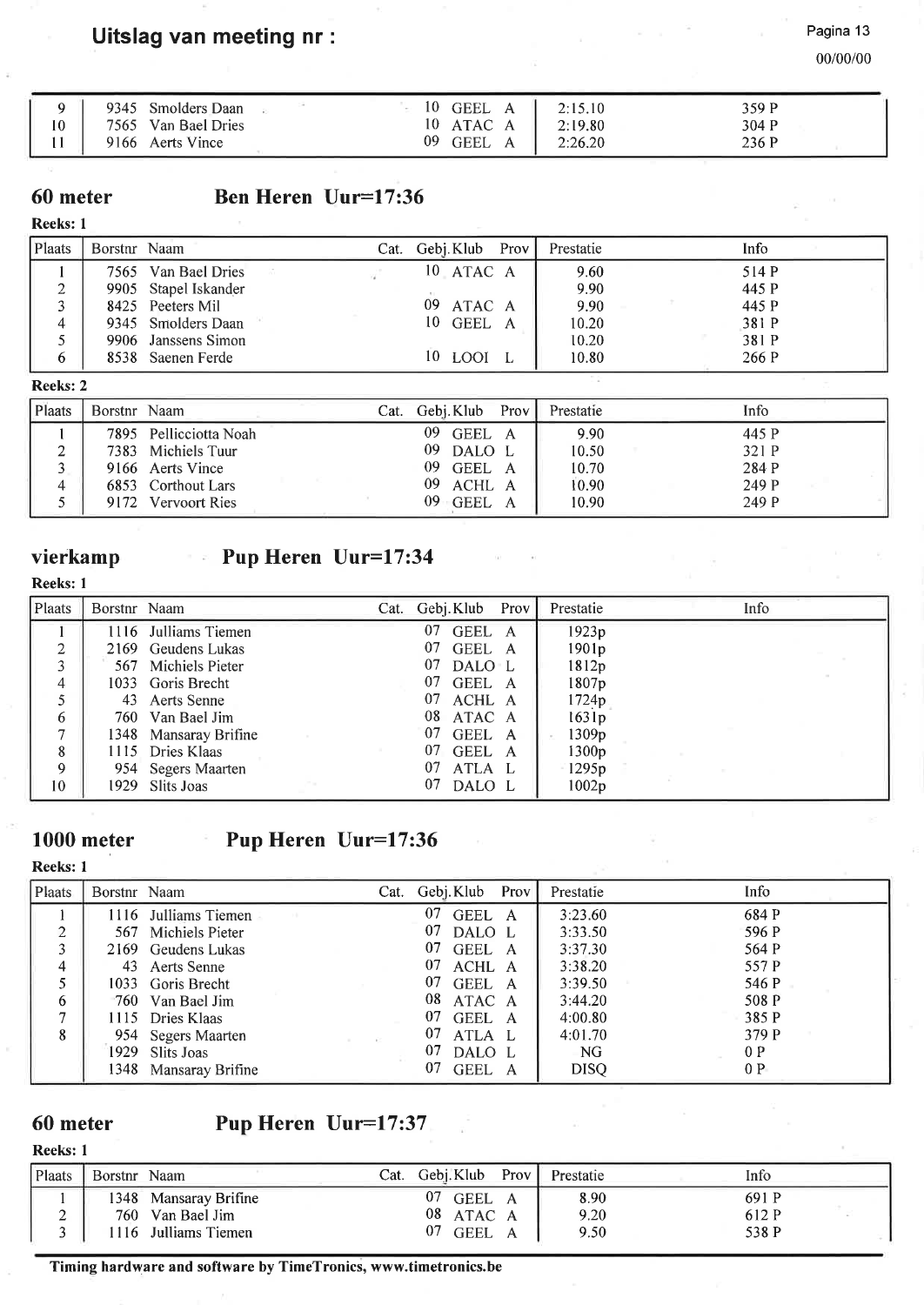Pagina 14

00/00/00

341 P

| 4<br>6   | 43           | Aerts Senne<br>1115 Dries Klaas<br>954 Segers Maarten |  | 07<br>ACHL A<br>07<br>GEEL A<br>07<br>ATLA L |      | 9.80<br>10.60<br>10.70 | 468 P<br>302 P<br>284 P |
|----------|--------------|-------------------------------------------------------|--|----------------------------------------------|------|------------------------|-------------------------|
| Reeks: 2 |              |                                                       |  |                                              |      |                        |                         |
| Plaats   | Borstnr Naam |                                                       |  | Cat. Gebj. Klub                              | Prov | Prestatie              | Info                    |
|          | 2169         | Geudens Lukas                                         |  | -07<br>GEEL A                                |      | 9.30                   | 587 P                   |
| ົ        |              | 567 Michiels Pieter                                   |  | 07<br>DALO L                                 |      | 9.40                   | 562 P                   |
|          |              | 1033 Goris Brecht                                     |  | 07<br>GEEL A                                 |      | 9.60                   | 514 P                   |
|          |              |                                                       |  |                                              |      |                        |                         |

## hoogspringen Pup Heren Uur=17:37

| Reeks: |
|--------|
|--------|

| 133583. I   |              |                       |                 |       |                   |             |  |
|-------------|--------------|-----------------------|-----------------|-------|-------------------|-------------|--|
| Plaats      | Borstnr Naam |                       | Cat. Gebj. Klub | Prov' | Prestatie         | <b>Info</b> |  |
|             | 1033         | Goris Brecht          | 07<br>GEEL A    |       | 1.29m             | 456 P       |  |
| ↑           |              | 567 Michiels Pieter   | 07<br>DALO L    |       | 1.20 <sub>m</sub> | 369 P       |  |
| 3           |              | 2169 Geudens Lukas    | 07<br>GEEL A    |       | 1.20 <sub>m</sub> | 369 P       |  |
| 4           |              | 1116 Julliams Tiemen  | 07<br>GEEL A    |       | 1.17m             | 341 P       |  |
|             |              | 1115 Dries Klaas      | 07<br>GEEL A    |       | 1.14m             | 314P        |  |
| 6           |              | 43 Aerts Senne        | 07<br>ACHL A    |       | 1.11 <sub>m</sub> | 287 P       |  |
| ⇁           |              | 1348 Mansaray Brifine | 07<br>GEEL A    |       | 1.08 <sub>m</sub> | 261 P       |  |
| 8           |              | 1929 Slits Joas       | 07<br>DALO L    |       | 1.08 <sub>m</sub> | 261 P       |  |
| $\mathbf Q$ |              | 760 Van Bael Jim      | 08<br>ATAC A    |       | 1.08 <sub>m</sub> | 261 P       |  |
| 10          | 954          | <b>Segers Maarten</b> | 07<br>ATLA L    |       | 1.08m             | 261 P       |  |

## kogelstoten 2,000kg Pup Heren Uur=17:37

## Reeks: I

| Plaats         | Borstnr Naam |                       | Cat. Gebj.Klub Prov      | Prestatie | Info  |
|----------------|--------------|-----------------------|--------------------------|-----------|-------|
|                | 43           | Aerts Senne           | 07<br>ACHL A             | 7.98      | 412 P |
| 2              |              | 1929 Slits Joas       | $07 \cdot \text{DALO}$ L | 7.80      | 400 P |
| 3              |              | 2169 Geudens Lukas    | 07<br>GEEL A             | 7.51      | 381 P |
| $\overline{4}$ |              | 954 Segers Maarten    | 07<br>ATLA L             | 7.37      | 371 P |
| 5              |              | 1116 Julliams Tiemen  | 07<br>GEEL A             | 7.20      | 360 P |
| 6              |              | 1348 Mansaray Brifine | 07<br>GEEL A             | 7.15      | 357 P |
| 7              |              | 1115 Dries Klaas      | 07<br>GEEL A             | 6.28      | 299 P |
| 8              |              | 1033 Goris Brecht     | 07<br>GEEL A             | 6.16      | 291 P |
| 9              | 567          | Michiels Pieter       | 07<br>DALO L             | 6.07      | 285 P |
| 10             |              | 760 Van Bael Jim      | 08<br>ATAC A             | 5.53      | 250 P |

## vijÍkamp

Reeks: I

## Min Heren Uur=17:34

| Plaats  | Borstnr Naam |                       | Cat. | Gebj. Klub   | Prov | Prestatie         | Info |
|---------|--------------|-----------------------|------|--------------|------|-------------------|------|
|         | 3933         | Engelen Arthur        |      | 05<br>ACHL A |      | 3118p             |      |
| 2       |              | 5164 Berckvens Viktor |      | 05<br>ATAC A |      | 2984 <sub>p</sub> |      |
| 3       | 4996         | Van Hullebus Sean     |      | 06<br>ACHL A |      | $-2623p$          |      |
| 4       | 4398         | Mertens Toon          |      | 05<br>DALO L |      | 2385p             |      |
| 5       | 3952         | Van Roey Tibo         |      | 06<br>ACHL A |      | 2353p             |      |
| 6       | 3948         | Bruyns Warre          |      | 05<br>ACHL A |      | 2154p             |      |
| 7       | 4760         | Lambrechts Tuur       |      | 06<br>GEEL A |      | 2123p             |      |
| $\bf 8$ | 4885         | Verhaert Rik          |      | 05<br>GEEL A |      | 2084p             |      |
| 9       |              | 5162 Schutjes Emiel   |      | 06<br>DALO L |      | 2014p             |      |
| 10      | 4877         | Huysmans Jenne        |      | 06<br>GEEL A |      | 1984 <sub>p</sub> |      |
| 11      | 4166         | Tiri Willem           |      | 06<br>ROBA V |      | 1841p             |      |
| 12      | 9902         | Vanhour Thorben       |      |              |      | 1831p             |      |
| 13      | 5362         | Janssens Matteo       |      | 06<br>ACHL A |      | 1806p             |      |
| 14      | 4912         | Van Dooren Kyano      |      | 06<br>VMOL A |      | 1694p             |      |
| 15      | 4983         | Goos Klaas            |      | 06<br>ATAC A |      | 1551p             |      |
| 16      | 4109         | <b>Buijs Lennert</b>  |      | 06<br>ATAC A |      | 1306p             |      |
| 17      | 4001         | Verwaest Siebe        |      | 05<br>ARAC A |      | 1058p             |      |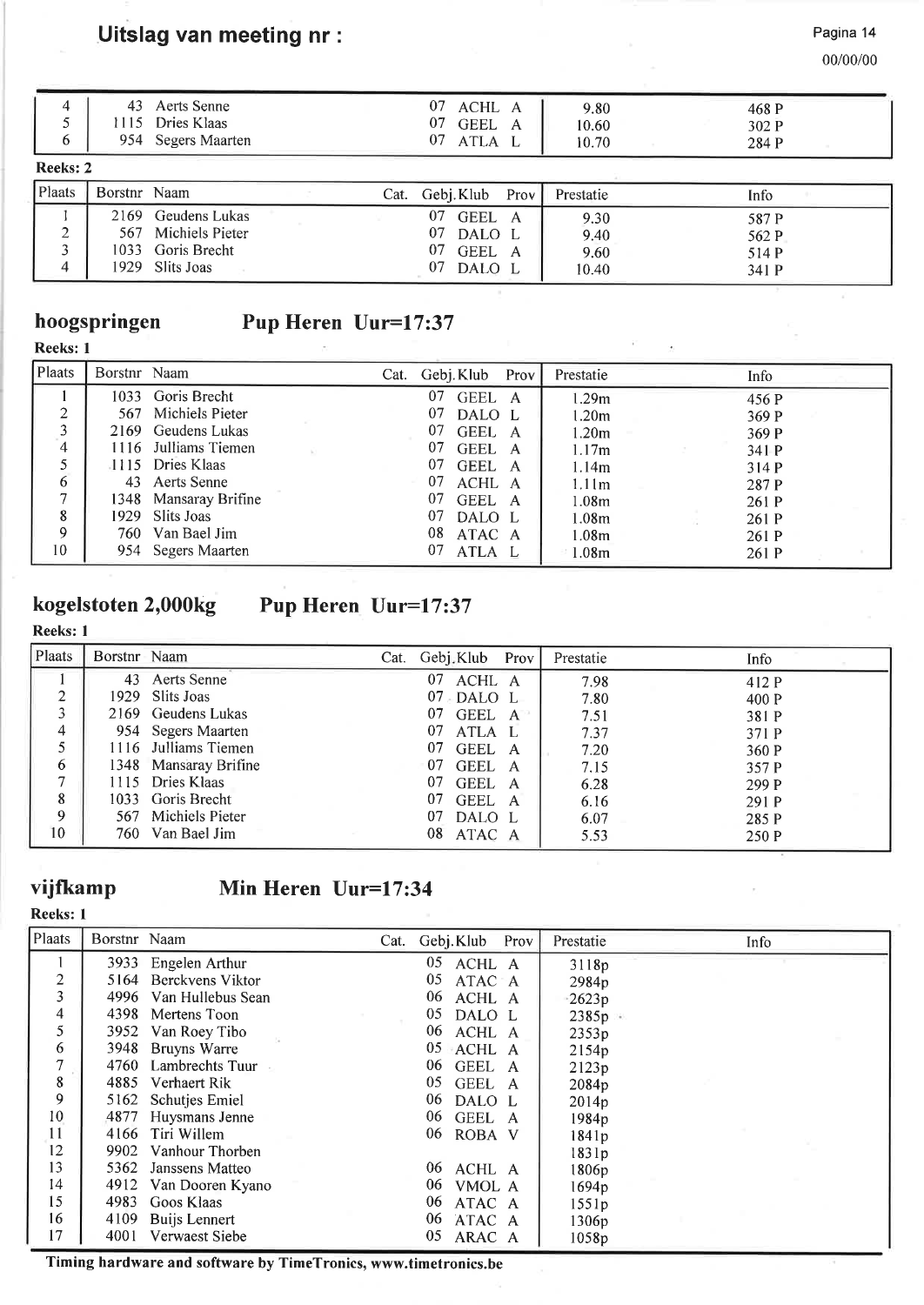00/00/00

#### 18 | 3982 Ceulemans Joeri - 21 06 ARAC A | 625p

1000 meter

## Min Heren Uur=17:37

#### Reeks: <sup>1</sup>

| Plaats         | Borstnr Naam |                      | Cat. | Gebj. Klub<br>Prov | Info<br>Prestatie |  |
|----------------|--------------|----------------------|------|--------------------|-------------------|--|
|                | 3933         | Engelen Arthur       |      | 05<br>ACHL A       | 874 P<br>3:03.90  |  |
| $\overline{2}$ | 4996         | Van Hullebus Sean    |      | 06<br>ACHL A       | 719 P<br>3:19.80  |  |
| 3              | 5164         | Berckvens Viktor     |      | 05<br>ATAC A       | 695 P<br>3:22.40  |  |
| 4              | 4398         | Mertens Toon         |      | $-05$<br>DALO L    | 683 P<br>3:23.70  |  |
| 5              | 3952         | Van Roey Tibo        |      | 06<br>ACHL A       | 677 P<br>3:24.40  |  |
| 6              | 5162         | Schutjes Emiel       |      | 06<br>DALO L       | 667 P<br>3:25.50  |  |
| 7              | 4877         | Huysmans Jenne       |      | 06<br>GEEL A       | 662 P<br>3:26.00  |  |
| 8              | 3948         | Bruyns Warre         |      | 05<br>ACHL A       | 616 P<br>3:31.20  |  |
| 9              | 4912         | Van Dooren Kyano     |      | 06<br>VMOL A       | 608 P<br>3:32.20  |  |
| 10             | 9902         | Vanhour Thorben      |      |                    | 527 P<br>3:41.90  |  |
| 11             | 5362         | Janssens Matteo      |      | ACHL A<br>06       | 504 P<br>3:44.70  |  |
| 12             | 4166         | Tiri Willem          |      | 06<br>ROBA V       | 489 P<br>3:46.70  |  |
| 13             | 4885         | Verhaert Rik         |      | 05<br>GEEL A       | 472 P<br>3:48.90  |  |
| 14             | 4983         | Goos Klaas           |      | ATAC A<br>06       | 415 P<br>3:56.60  |  |
| 15             | 4001         | Verwaest Siebe       |      | 05<br>ARAC A       | 3:57.40<br>409 P  |  |
| 16             | 4760         | Lambrechts Tuur      |      | GEEL A<br>06       | 399 P<br>3:58.80  |  |
| 17             | 4109         | Buijs Lennert        |      | 06<br>ATAC A       | 331 P<br>4:08.80  |  |
| 18             | 3982         | Ceulemans Joeri - 21 |      | 06<br>ARAC A       | 136 P<br>4:45.10  |  |

### 80 meter

## Min Heren Uur=17:37

Reeks: I

| Plaats | Borstnr Naam |                        | Cat. Gebj.Klub Prov | Prestatie | Info  |
|--------|--------------|------------------------|---------------------|-----------|-------|
|        |              | 5164 Berckvens Viktor  | 05 ATAC A           | 10.80     | 801 P |
|        |              | 3933 Engelen Arthur    | 05 ACHL A           | 10.80     | 801 P |
|        |              | 4996 Van Hullebus Sean | 06 ACHL A           | 11.20     | 709 P |
|        |              | 4760 Lambrechts Tuur   | 06 GEEL A           | 11.20     | 709 P |
|        |              | 4398 Mertens Toon      | 05 DALO L           | 11.40     | 665 P |

#### Reeks:2

| Plaats | Borstnr Naam |                      | Cat. | Gebi.Klub     | Prov | Prestatie | Info  |
|--------|--------------|----------------------|------|---------------|------|-----------|-------|
|        | 4885         | Verhaert Rik         |      | 05.<br>GEEL A |      | 11.80     | 580 P |
|        |              | 5362 Janssens Matteo |      | 06.<br>ACHL A |      | 12.00     | 540 P |
|        |              | 4166 Tiri Willem     |      | 06 ROBA V     |      | 12.00     | 540 P |
|        |              | 5162 Schutjes Emiel  |      | 06 DALO L     |      | 12.30     | 482 P |
|        |              | 3948 Bruyns Warre    |      | 05.<br>ACHL A |      | 12.30     | 482 P |

Reeks:3

| Plaats | Borstnr Naam |                       | Cat. | Gebi.Klub   | Prov | Prestatie | Info  |
|--------|--------------|-----------------------|------|-------------|------|-----------|-------|
|        |              | 3952 Van Roey Tibo    |      | 06 ACHL A   |      | 12.10     | 520 P |
|        |              | 4983 Goos Klaas       |      | 06 ATAC A   |      | 12.30     | 482 P |
|        |              | 4877 Huysmans Jenne   |      | 06 GEEL A   |      | 12.40     | 463 P |
|        |              | 4912 Van Dooren Kyano |      | $06$ VMOL A |      | 13.00     | 358 P |

Reeks: 4

| Plaats | Borstnr Naam |                           | Cat. | Gebj. Klub | Prov | Prestatie | Info    |
|--------|--------------|---------------------------|------|------------|------|-----------|---------|
|        | 9902         | Vanhour Thorben           |      |            |      | 12.00     | 540 P   |
|        |              | 4109 Buijs Lennert        |      | 06 ATAC A  |      | 12.80     | 392 P   |
|        | 4001         | Verwaest Siebe            |      | 05 ARAC A  |      | 13.50     | $-280P$ |
|        |              | 3982 Ceulemans Joeri - 21 |      | 06 ARAC A  |      | 15.30     | 73 P    |

#### verspringen Min Heren Uur=17:37

Reeks: I

| Plaats | Naam<br>Borstnr | ∠at | K lub -<br>iehi. | $v_{\rm{row}}$ . | Prestatie | ш |
|--------|-----------------|-----|------------------|------------------|-----------|---|
|        |                 |     |                  |                  |           |   |